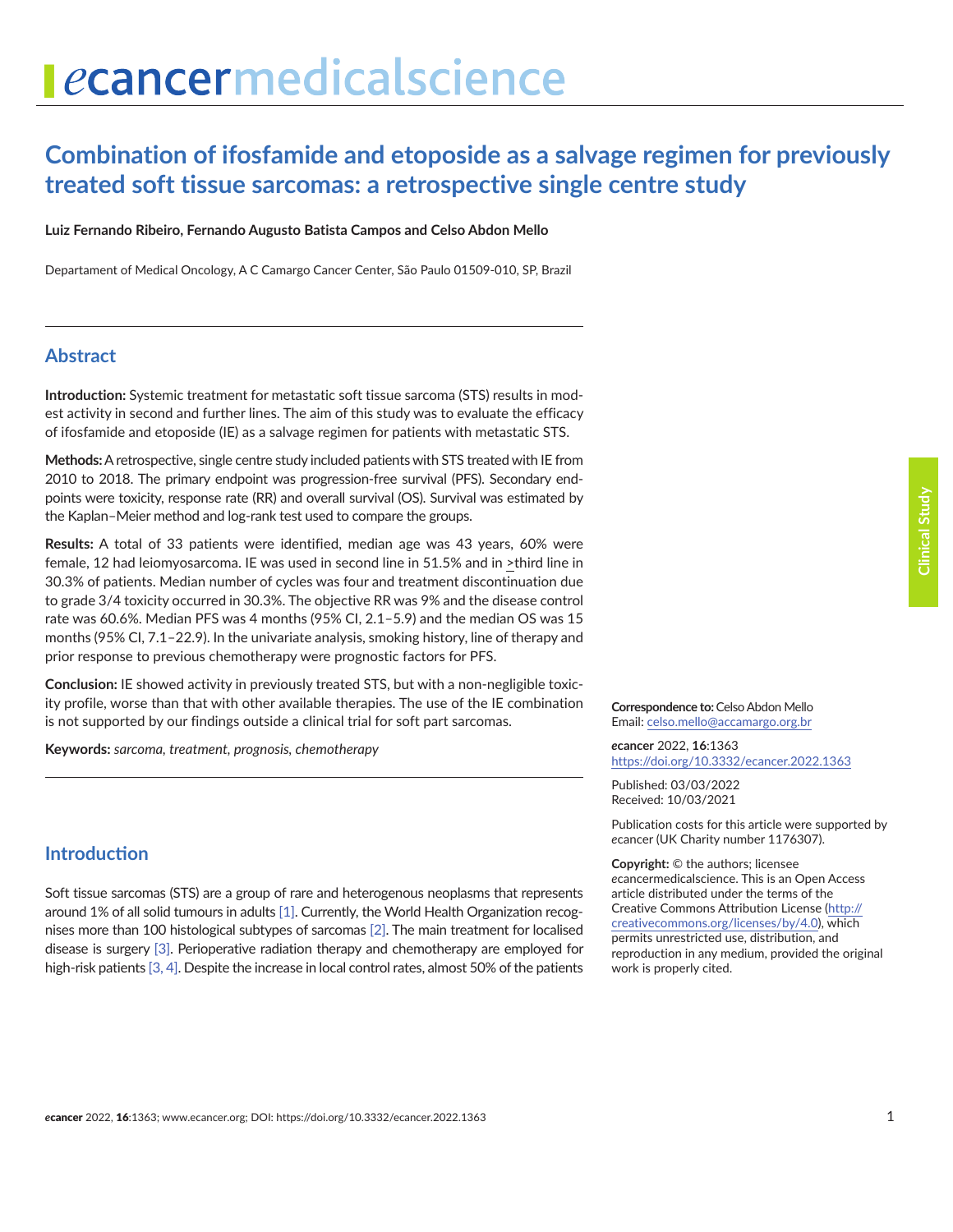evolves with distant disease relapse [\[5\]](#page-9-0). Many agents have been incorporated in the palliative treatment scenario in the past years. However, the median overall survival (OS) of patients with metastatic disease does not surpass 20 months in the most recent trials [\[6\]](#page-9-0).

Doxorubicin continues to be the standard treatment for most histologies in the first line [\[3, 7\]](#page-9-0). The combination of doxorubicin with other agents did not proved to increase OS, despite the increment in the response rate (RR) [\[8, 9\].](#page-9-0) In the second line, there are many approved agents such as gemcitabine [\[10\],](#page-9-0) docetaxel [\[11\]](#page-9-0), trabectedin [\[12\],](#page-9-0) dacarbazine [\[11\]](#page-9-0), eribulin [\[13\]](#page-9-0) for the adipocytic and pazopanib [\[14\]](#page-9-0) for the non-adipocytic sarcomas. Nevertheless, the progression-free survival (PFS) and RRs of second- and third-line agents are very limited [\[10–14\]](#page-9-0), showing that a more precise strategy needs to be adopted when clinical trials are designed, specially taking in account the specific histologies.

In many countries, important agents for the treatment of metastatic STS are not routinely available, such as trabectedin, pazopanib and eribulin [\[7\].](#page-9-0) As a result, alternative regimens are used in daily practice for selected young patients, notably those with good performance status, that present disease progression. Ifosfamide combined with etoposide (IE) has substantial activity in a wide range of malignancies and is active against Ewing sarcoma [\[15\]](#page-9-0) and osteosarcoma [\[16\]](#page-10-0). However, there is limited evidence about the efficacy of IE in adult patients with STS [\[17, 18\]](#page-10-0). In Brazil, for instance, in the private sector, there is a two-step system for approval of oral drugs to treat cancer. Pazopanib was approved by ANVISA (National Agency) but it was not incorporated in the list of drugs with reimbursement by the health care insurance companies. On the other hand, in the public system, the resources released to treat patients with sarcoma in second line are not enough to cover the use of tyrosine kinase inhibitor.

The aim of the present study was to evaluate the efficacy and safety profile of IE in adult patients with pre-treated advanced STS.

#### **Methods**

Clinical Study **Clinical Study**

This is a retrospective, single centre study conducted at A C Camargo Cancer Center, Sao Paulo, SP, Brazil. Medical records of patients diagnosed with STS and treated with IE between 2010 and 2018 were reviewed. Inclusion criteria were histologic diagnosis of STS, metastatic or locally advanced and irresectable disease, age >18 years old, and available clinical data. Patients with gastrointestinal stromal tumours (GIST), osteosarcoma, chondrosarcoma, Ewing sarcoma, desmoid tumour, rhabdomyosarcoma and desmoplastic small round cell tumour were excluded. This study was approved by the Institutional Ethics Committee (067951/2019).

Patients were treated with etoposide (100 mg/m<sup>2</sup> for 4 to 5 days) and ifosfamide (1,800 mg/m<sup>2</sup> for 3 to 5 days) plus mesna (1,800 mg/m<sup>2</sup> for 3 to 5 days) every 21 days. Dose reductions and use of granulocyte colony-stimulating factor (G-CSF) were implemented according to clinical judgment. Adjuvant and neoadjuvant chemotherapy were considered as first-line treatment if recurrence occurred before 6 months after the end of chemotherapy.

The primary end point was PFS since initiation of IE treatment. Response evaluation (Response Evaluation Criteria In Solid Tumours (RECIST) 1.1) was performed by clinical assessment and imaging studies after 2–3 cycles in the absence of overt progression. Overall disease control rate (DCR) was defined as patients achieving partial response (PR), stable disease (SD) and complete response (CR). PFS was calculated as the time from the first day of treatment with IE to objective tumour progression or death. OS was measured as the time from the start of treatment with IE to death from any cause. Toxicity was evaluated based on Common Terminology Criteria for Adverse Event v4.0 [\(http://](http://www.eortc.be/services/doc/ctc) [www.eortc.be/services/doc/ctc](http://www.eortc.be/services/doc/ctc)).

Numerical variables were described with median values. Survivals were estimated by the Kaplan–Meier method and the log-rank test was used to compare the groups. To compare categorical and continuous variables, we used the Chi-square test and Mann–Whitney, respectively. For multivariate analysis and Hazard Ratio determination, when possible, we used the Cox regression model with 95% confidence interval. All *p* values were considered to be statistically significant if <0.05. Statistical analysis was performed with IBM Statistical Package for the Social Sciences 2.0.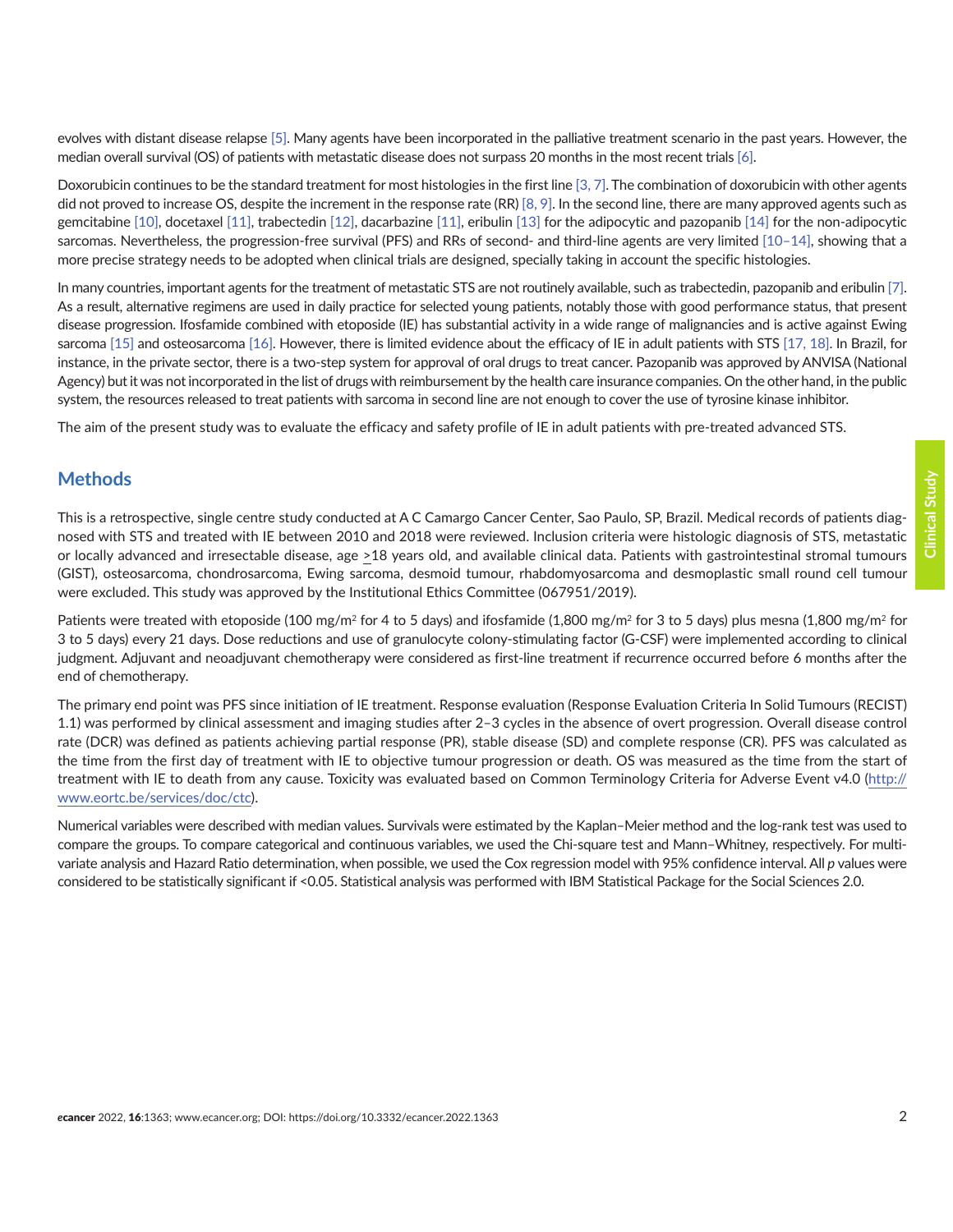### **Results**

## *Patients and treatment characteristics*

From January 2010 to December 2018, 33 patients met the inclusion criteria. Median age was 43 years. Majority of patients (36.4%) were diagnosed with leiomyosarcoma (two patients with uterine and ten with non-uterine leiomyosarcoma). Ten patients (28.5%) received two or more previous lines of systemic therapy [\(Table 1](#page-3-0)).

| <b>Characteristics</b>                   | N(%)         |  |  |  |
|------------------------------------------|--------------|--|--|--|
| Total                                    | 33 (100%)    |  |  |  |
| Gender                                   |              |  |  |  |
| Male                                     | 13 (39.4%)   |  |  |  |
| Female                                   | 20 (60.6%)   |  |  |  |
| Age, years                               |              |  |  |  |
| Median (range)                           | 43 (20%-75%) |  |  |  |
| <60 years                                | 28 (84.8%)   |  |  |  |
| >60 years                                | 5(15.2%)     |  |  |  |
| ECOG performance status                  |              |  |  |  |
| 0                                        | 16 (48.5%)   |  |  |  |
| $\mathbf{1}$                             | 14 (42.4%)   |  |  |  |
| $\overline{2}$                           | 3(9.1%)      |  |  |  |
| Comorbidities <sup>a</sup>               |              |  |  |  |
| Yes                                      | 15 (45.5%)   |  |  |  |
| <b>No</b>                                | 18 (54.5%)   |  |  |  |
| Smoking history                          |              |  |  |  |
| Yes                                      | 7 (21.2%)    |  |  |  |
| <b>No</b>                                | 26 (78.8%)   |  |  |  |
| Metastasis at diagnosis                  |              |  |  |  |
| Yes                                      | 5(15.1%)     |  |  |  |
| <b>No</b>                                | 28 (84.9%)   |  |  |  |
| Number of previous lines of chemotherapy |              |  |  |  |
| 0 <sup>b</sup>                           | 6(18.2%)     |  |  |  |
| $\mathbf{1}$                             | 17 (51.5%)   |  |  |  |
| $\overline{2}$                           | 8 (24.3%)    |  |  |  |
| 3                                        | 2(6.0%)      |  |  |  |

|  | Table 1. Baseline characteristics of the patients. |  |  |  |
|--|----------------------------------------------------|--|--|--|
|  |                                                    |  |  |  |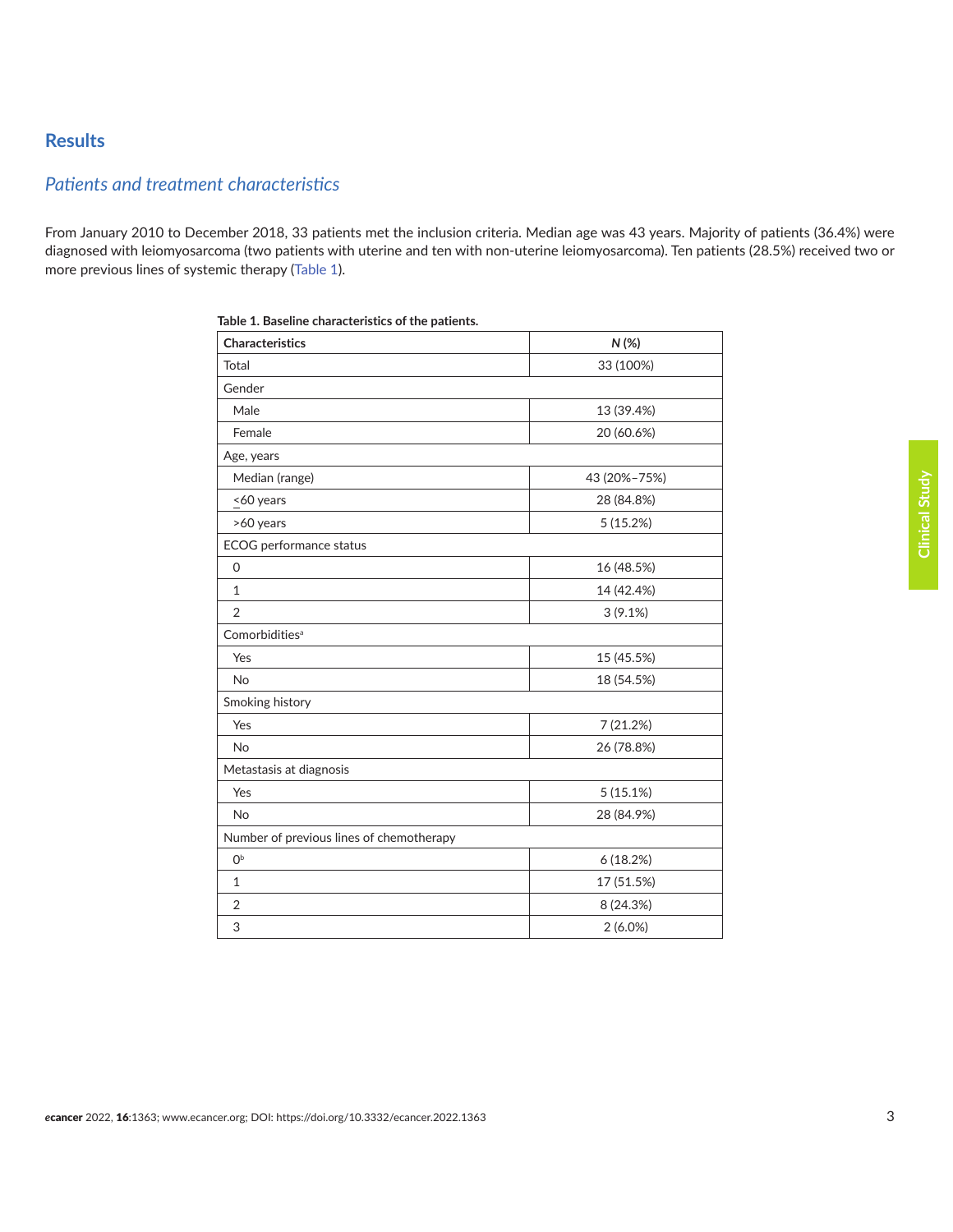| Response to prior chemotherapy <sup>c</sup> |            |  |  |  |
|---------------------------------------------|------------|--|--|--|
| Responder                                   | 16 (48.5%) |  |  |  |
| Non responder                               | 11 (33.3%) |  |  |  |
| <b>Histology</b>                            |            |  |  |  |
| Leiomyosarcoma                              | 12 (36.4%) |  |  |  |
| Sclerosing epithelioid fibrosarcoma         | 4(12.1%)   |  |  |  |
| Myxofibrosarcoma                            | 4(12.1%)   |  |  |  |
| Undifferentiated pleomorphic sarcoma        | 4(12.1%)   |  |  |  |
| Others <sup>d</sup>                         | 9(27.3%)   |  |  |  |
| Primary site                                |            |  |  |  |
| <b>Extremities</b>                          | 13 (39.3%) |  |  |  |
| Abdomen                                     | 8 (24.3%)  |  |  |  |
| Thorax                                      | 8 (24.3%)  |  |  |  |
| Visceral                                    | 4 (12.1%)  |  |  |  |

<span id="page-3-0"></span>**Table 1. Baseline characteristics of the patients.** *(Continued)*

ECOG, Eastern Cooperative Oncology Group

<sup>a</sup> Including hypertension, type 2 diabetes, hypothyroidism, and asthma. One patient had

both arrhythmia and heart failure, and another patient had Li Fraumeni syndrome

b All patients received anthracycline-based adjuvant/neoadjuvant chemotherapy

 $\mathop{\varepsilon}\nolimits$  Not included six patients who received IE as first-line treatment

<sup>d</sup> Includes liposarcoma (2), spindle cell sarcoma (2), malignant peripheral nerve sheath tumour (2), synovial sarcoma (1), epithelioid sarcoma (1), clear cell sarcoma (1)

Primary tumour resection was performed in 31 patients. Fifteen patients (45.5%) received adjuvant or neoadjuvant chemotherapy (13 and 2 patients, respectively). The most used chemotherapy regimen was the combination of anthracycline and ifosfamide (ten patients), followed by anthracycline alone (four patients, two of them concomitant with radiotherapy) and gemcitabine/docetaxel (one patient). Eighteen patients (54.5%) received adjuvant radiation therapy and 2 (6%) received neoadjuvant radiation. Previous resection of lung metastasis was performed in eight patients, and seven patients underwent resection of local recurrence. No patient received IE as complementary therapy after local treatments for relapsed disease, as well as none underwent local therapy for oligoprogressive disease during IE.

IE was administered in the first line for 5 patients (15.2%), in the second line for 18 (54.5%), in the third line for 8 (24.3%) and in the fourth line for 2 (6%). Anthracycline was previously used in nearly all the patients (94%). The average number of cycles and duration of treatment with IE was 4.3 cycles (range: 1–11) and 83 days (range: 21–305), respectively. Treatment interruption occurred due to disease progression in 19 patients (57.6%), grade 3 or 4 toxicities in 10 (30.3%) and maximum benefit in 4 (12.1%).

#### *RR and survival*

The objective RR during treatment with IE was 9% (three patients had PR; no patient had CR). SD was seen in 17 patients (51.5%). The overall DCR was 60.6%. The progression disease rate was higher in the leiomyosarcoma group as compared to other histologies (58.3% × 28.6%, *p* = 0.14). [Table 2](#page-4-0) shows the types of response for each histologic subtype.

After treatment with IE, the median PFS in the overall population was 4 months (95% CI, 2.1–5.9) and the median OS was 15 months (95% CI, 7.1–22.9) – [Figures 1a](#page-5-0) and [2a,](#page-6-0) respectively. The median PFS for the patients with leiomyosarcoma was 1 month (95% CI, not calculated), and 4 months (95% CI, 1.3–6.7) for the group of the other histologies (*p* = 0.3, [Figure 1b\)](#page-5-0). The median OS for patients with leiomyosarcoma was 12 months (95% CI, 4.3–19.7) versus 16 months (95% CI, 7.9–24.1) in the group of the other histologies (*p* = 0.4, [Figure 2b\)](#page-6-0).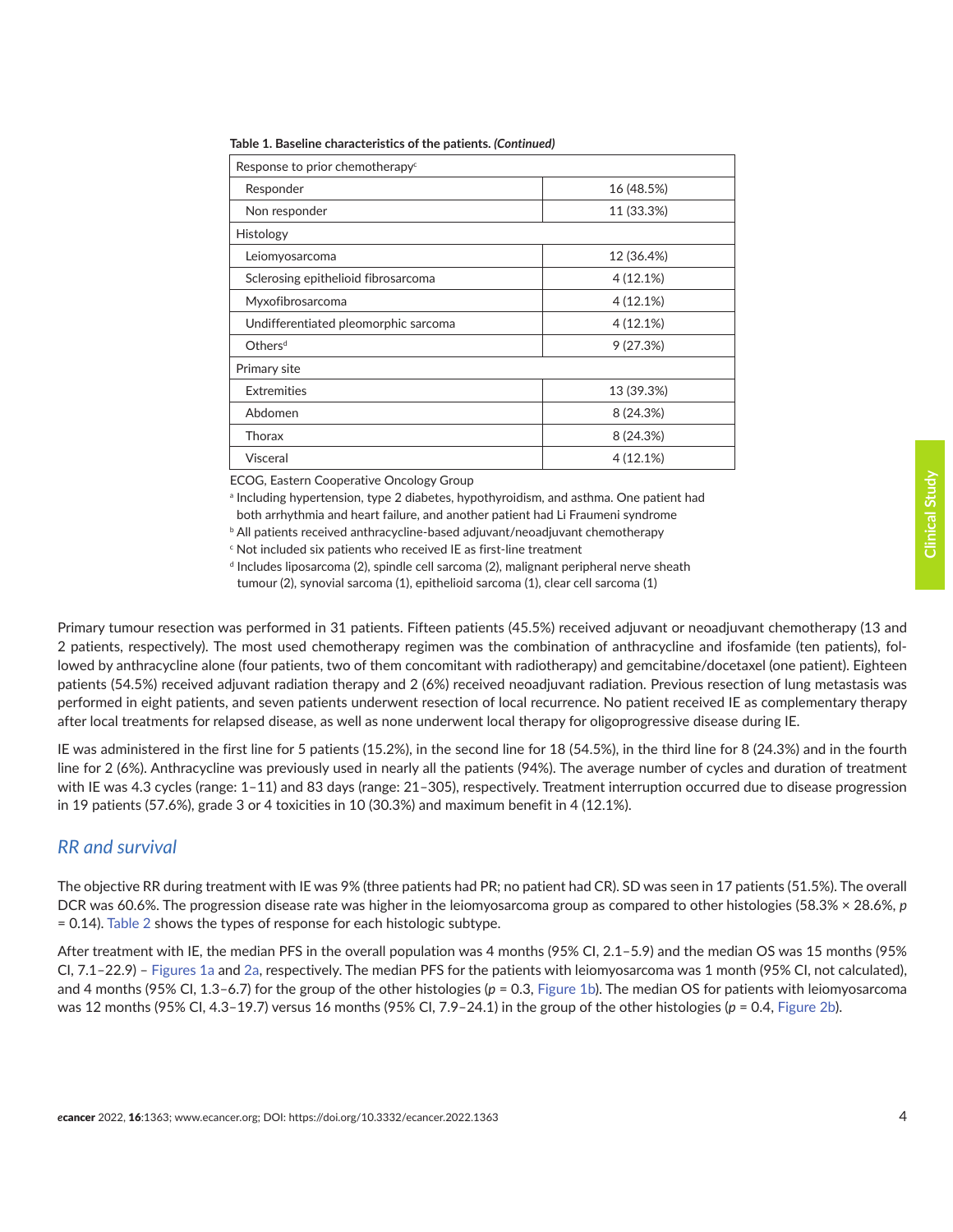| Histology                                                | <b>PR</b> | <b>SD</b>      | <b>PD</b> |
|----------------------------------------------------------|-----------|----------------|-----------|
| Leiomyosarcoma ( $n = 12$ )                              |           | 5              |           |
| Non-uterine                                              |           |                | Ô         |
| Uterine                                                  |           |                |           |
| Sclerosing epithelioid fibrosarcoma ( $n = 4$ )          |           | 3              | $\Omega$  |
| Myxofibrosarcoma ( $n = 4$ )                             | 0         | 3              |           |
| Undifferentiated pleomorphic sarcoma ( $n = 4$ )         | 2         |                |           |
| Liposarcoma ( $n = 2$ )                                  | 0         | $\mathfrak{D}$ | $\Omega$  |
| Spindle cell sarcoma ( $n = 2$ )                         | O         |                |           |
| Malignant tumor of the peripheral nerve sheath $(n = 2)$ | Ω         |                |           |
| Synovial sarcoma ( $n = 1$ )                             | O         |                | O         |
| Epithelioid sarcoma ( $n = 1$ )                          | O         | $\Omega$       |           |
| Clear cell sarcoma ( $n = 1$ )                           | O         | $\Omega$       |           |
|                                                          |           |                |           |

<span id="page-4-0"></span>**Table 2. Tumor response according to histologic subtype.**

In the group of patients not experiencing disease progression on IE, the median disease control time after the last cycle was 5 months, ranging from 1.3 to 18.4 months.

On univariate analysis, smoking, treatment line and response to prior chemotherapy were significantly correlated with PFS, and primary tumour surgery was significantly associated with prolonged OS [\(Table 3](#page-7-0)).

#### *Safety and tolerability*

Twenty-six patients (78.8%) received G-CSF after each chemotherapy cycle and 19 patients had dose reductions due to myelotoxicity.

The use of IE was at large well tolerated, but ten patients (30.3%) had to discontinue treatment due to toxicity. Among the most serious adverse events (grades 3 and 4), eight patients (24%) presented with febrile neutropenia, three of them with sepsis and admission to the intensive care unit. Blood transfusion was necessary in nine patients (27%) presenting grade 3 anaemia. Two patients had transient grade 3 haematuria, one had transitory grade 3 encephalopathy induced by ifosfamide and one had grade 3 acute kidney injury, which was reversed after chemotherapy interruption. There was no death related to IE treatment.

#### **Discussion**

In this study, we presented a daily practice experience with IE for selected and previously treated patients with STS. Despite modest activity as compared to randomised trials, this regimen showed high toxicity profile. Almost half of the cohort received IE as second-line therapy, and the median OS was 15 months, a finding that is in accordance with other reports [\[19\].](#page-10-0) In the Comandone *et al* [\[20\]](#page-10-0) meta-analysis including ten randomised trials, authors showed that second-line therapy can significantly reduce the risk of progression or death by 49% (HR = 0.51, 95% CI 0.34–0.76, *p* < 0.0008). The pooled median OS was 10.1 for control arms and 13.4 months for experimental arms. Data from randomised phase II and III studies support that exposure to second and further lines of therapy may be responsible for extending survival in patients with metastatic STS. In 2014, the EORTC 62012 trial reported a median OS of 12.8 months in patients treated with single-agent doxorubicin in the first line [\[8\],](#page-9-0) whereas the 2019 ANNOUNCE trial reported a median OS of 19.7 months in the group of patients receiving this same treatment [\[6\].](#page-9-0) This can be attributed, in part, to the development of better histology-guided second-line therapies.

Ifosfamide is an option in the second line for management of certain subtypes of sarcomas, and can reach RRs ranging from 10% to 45% according to dose, administration schedule and histology [\[21, 22\].](#page-10-0) But the efficacy of the combination of ifosfamide with etoposide in meta-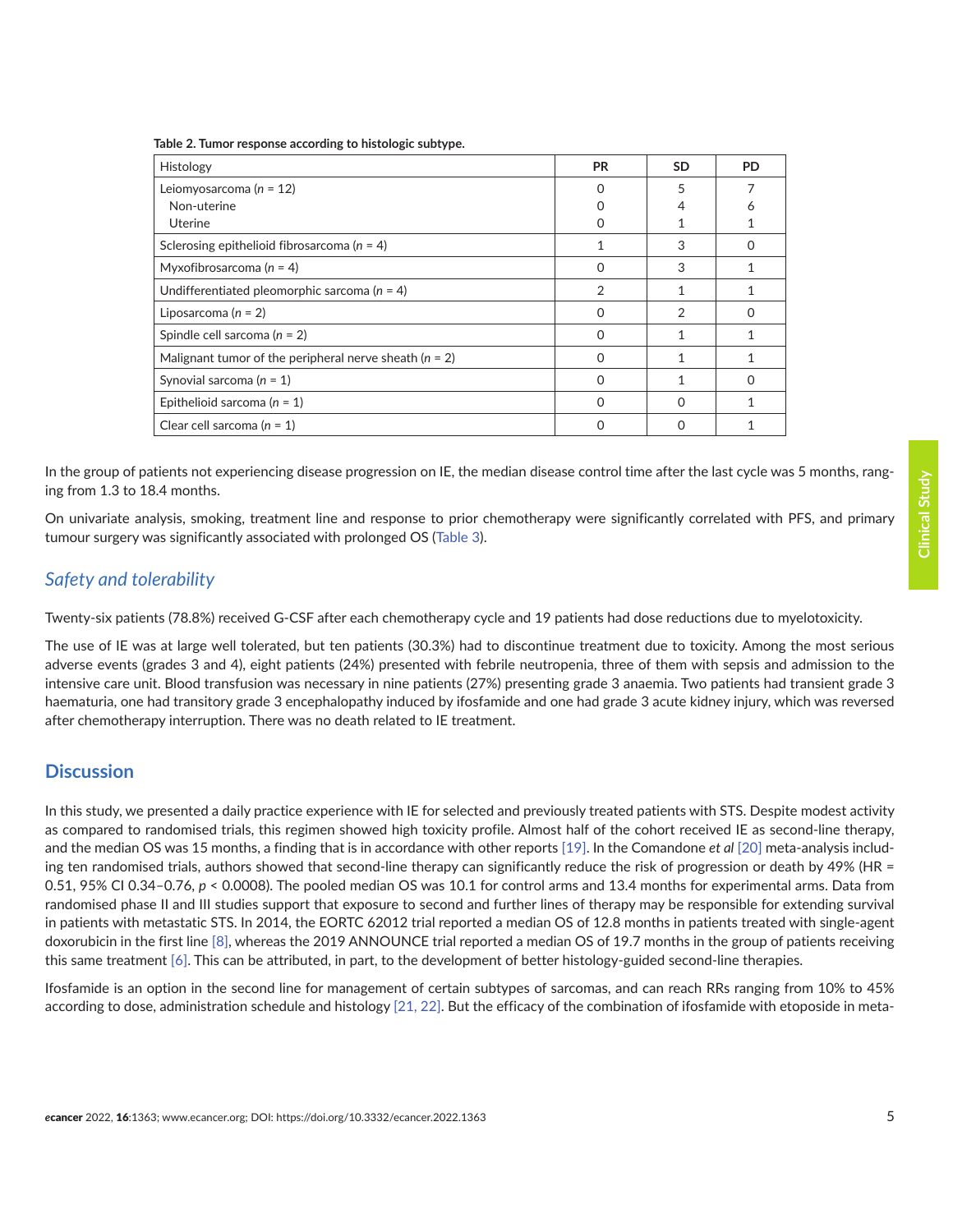<span id="page-5-0"></span>static STS was addressed by few older studies, and comparison between their findings is difficult for many reasons: population selection, number of previous lines of chemotherapy, doses and schedules of the drugs, response evaluation criteria and histologies subtypes included. For example, in the study by Blair et al [\[18\],](#page-10-0) 50% of the cohort was constituted by patients with primary gastrointestinal tract leiomyosarcoma, which would probably be re-classified as GIST in current pathological classification, a well-known chemoresistant tumour. They found an overall response rate (ORR) of 10.5%, and a median OS of 10 months.



**Figure 1. PFS curves of patients treated with IE. (a): Overall population. (b): Patients with leiomyosarcoma comparing with those with other STS. mPFS: median PFS.**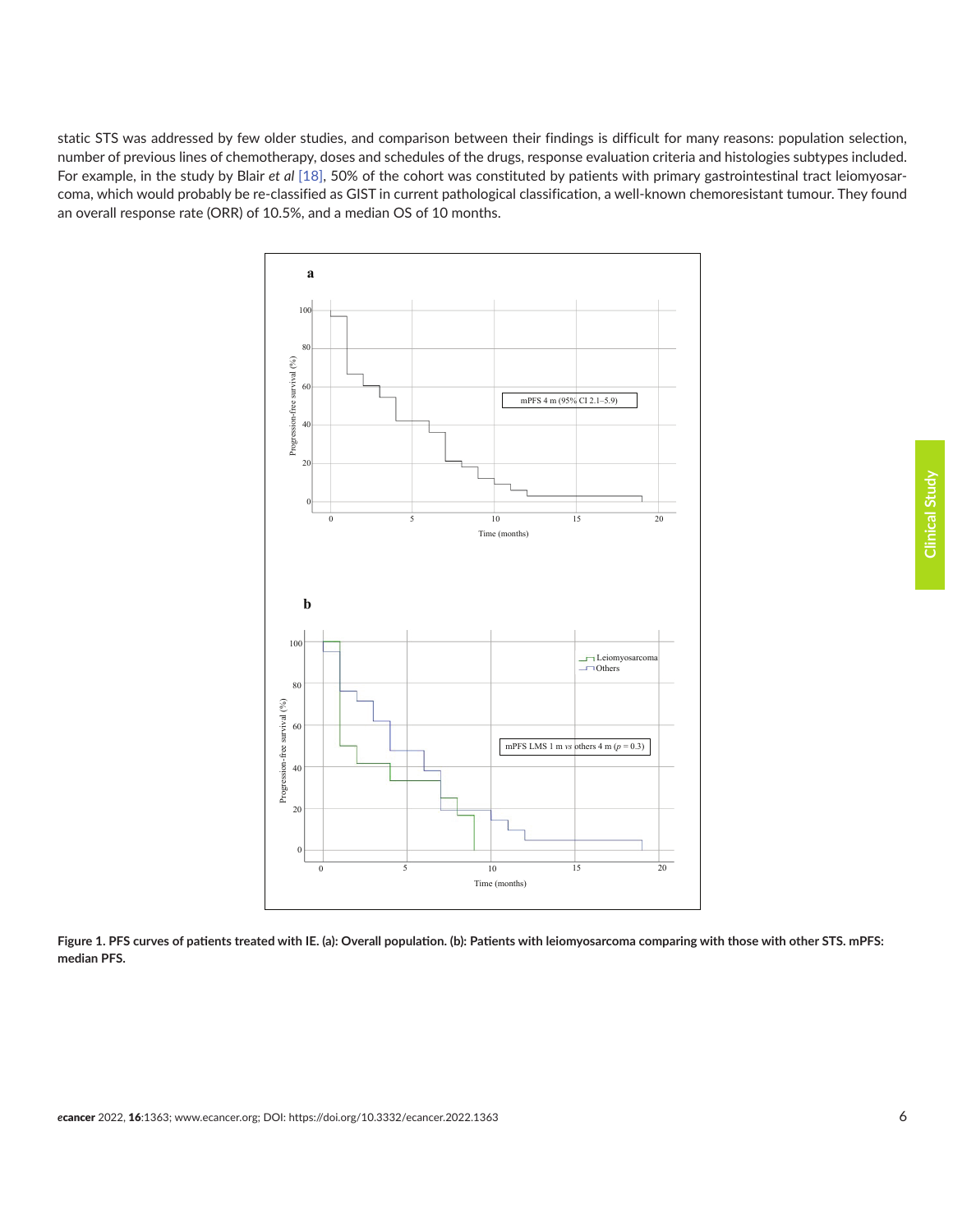<span id="page-6-0"></span>In our study, we observed an ORR of only 9%. One-third of the patients received IE in the third and beyond lines of therapy, a scenario in which most sarcomas behave as chemotherapy resistant disease. The other factor that may have impacted our RR is the predominance of leiomyosarcoma in the cohort (36%). Since beginning of last decade, evidence emerged showing that this subtype of sarcoma has limited sensitivity to ifosfamide combinations [\[23\],](#page-10-0) and based on more recent data [\[24\]](#page-10-0) the current guidelines consider ifosfamide to be less preferential in the treatment of patients with metastatic non-uterine leiomyosarcoma [\[3,](#page-9-0) [25, 26\]](#page-10-0). Data shown in our study reinforce this, as seen by **Figure 1. PFS curves of patients treated with IE. (a): Overall population. (b):**  the higher progression disease rate in the leiomyosarcoma group when compared to the other sarcoma histologies, although not statistically significant (58.3%  $\times$  28.6%,  $p$  = 0.14), with a median PFS of 1 month versus 4 months in the others ( $p$  = 0.3).



**Figure 2. OS curves of patients treated with IE. (a): Overall population. (b): Patients with leiomyosarcoma comparing with those with other STS. mOS: median OS.**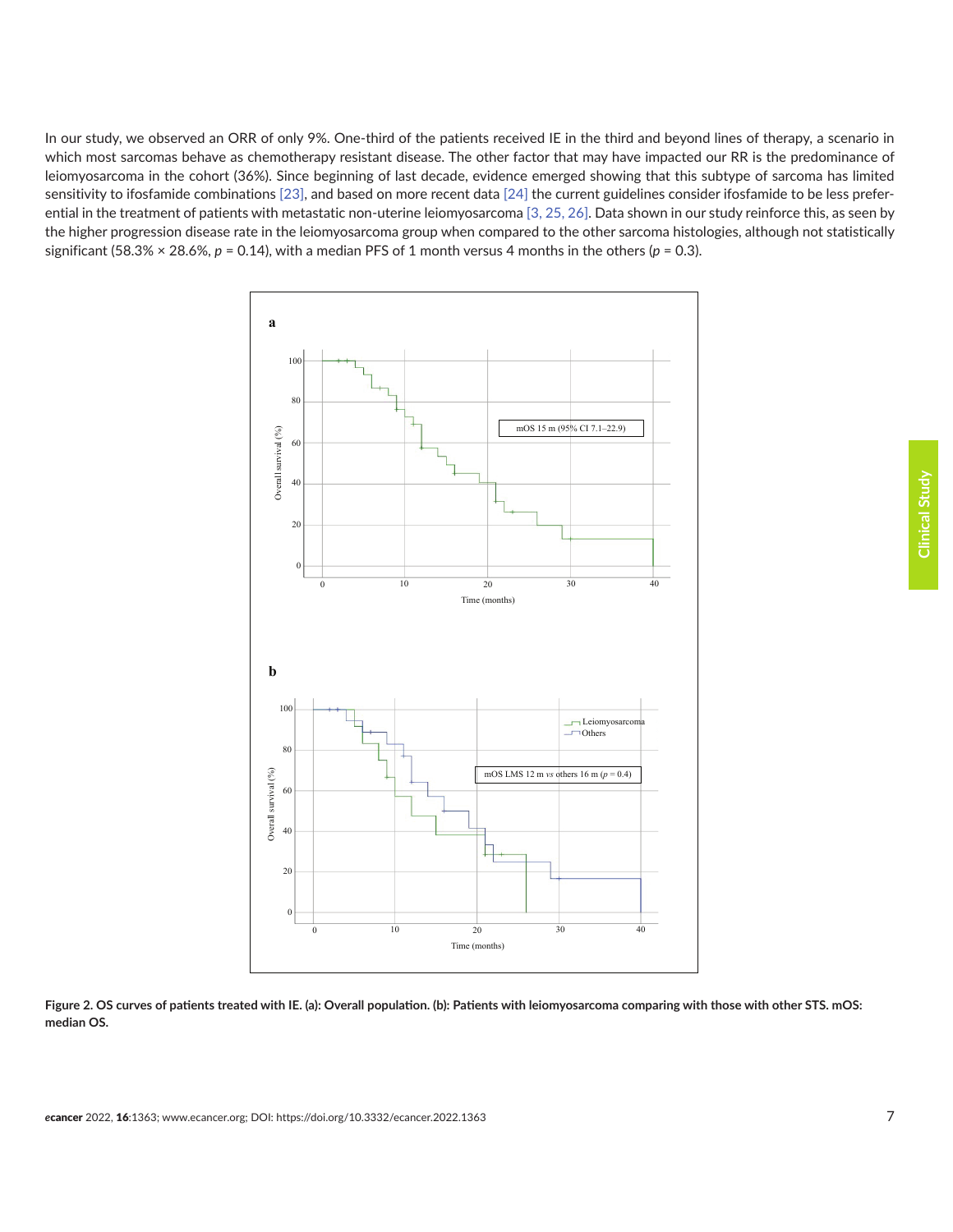<span id="page-7-0"></span>The specific endpoints that best reflect the benefit of systemic therapy in metastatic STS is still debatable. Objective RRs (as defined by a decrease in the size of measurable lesions usually assessed by RECIST) are increasingly seen as poor indicators for evaluating benefit in this heterogeneous group of tumours [\[27\].](#page-10-0) A therapeutic agent that is associated with a low objective anti-tumour response can slow the progression of the tumour and prolong survival. Therefore, in clinical practice, the absence of progression is often used as a measure of clinical benefit. We showed a satisfactory DCR with IE, including in a subgroup of patients with leiomyosarcoma.

| Variable (n)                            |                      | PFS, months<br>(CI 95%) | p value | OS, months<br>(CI 95%) | p value |  |
|-----------------------------------------|----------------------|-------------------------|---------|------------------------|---------|--|
|                                         | Male (13)            | $3.0(0.0-6.5)$          |         | $16.0(8.4-23.6)$       | 0.64    |  |
| Gender                                  | Female (20)          | $4.0(1.8-6.1)$          | 0.85    | $15.0(8.7 - 21.3)$     |         |  |
| Age                                     | $\leq 60$ years (28) | $4.0(1.4-6.6)$          |         | 15.0 (8.9-21.0)        | 0.96    |  |
|                                         | >60 years (5)        | $4.0(1.8-6.1)$          | 0.72    | 9.0 (NC)               |         |  |
|                                         | 0(16)                | $2.0(0.0-4.6)$          |         | $12.0(7.4-16.6)$       |         |  |
| ECOG performance status                 | 1(14)                | $4.0(1.4-6.6)$          | 0.70    | 21.0 (14.4-27.6)       | 0.73    |  |
|                                         | 2(3)                 | $8.0(0.0-16.0)$         |         | 14.0 (NC)              |         |  |
| Smoking                                 | Yes $(7)$            | $1.0(0.1-1.9)$          |         | $12.0(0.0-24.5)$       | 0.52    |  |
|                                         | No (26)              | $6.0(4 - 7.9)$          | 0.002   | 15.0 (9.3-20.7)        |         |  |
|                                         | Limbs $(13)$         | $4.0(0.5 - 7.5)$        |         | 14.0 (7.1-20.8)        |         |  |
| Primary site                            | Abdomen (8)          | $2.0(0.0-6.2)$          | 0.79    | 19.0 (8.8-29.2)        | 0.58    |  |
|                                         | Thorax (8)           | $3.0(0.0 - 8.5)$        |         | 22.0 (NC)              |         |  |
|                                         | Visceral (4)         | $1.0(0.0-4.9)$          |         | $12.0(6.9 - 17.1)$     |         |  |
|                                         | Yes (31)             | $4.0(2.2 - 5.8)$        |         | $16.0 (8.7 - 23.3)$    |         |  |
| Primary tumor surgery                   | No(2)                | $6.0$ (NC)              | 0.79    | 9.0 (NC)               | 0.03    |  |
| Prior radiotherapy                      | Yes (20)             | $4.0(2.5-5.4)$          |         | $21.0(8.6 - 33.4)$     | 0.12    |  |
|                                         | No (13)              | $2.0(0.0-4.0)$          | 0.27    | $12.0(7.4-16.6)$       |         |  |
| Adjuvant or neoadjuvant<br>chemotherapy | Yes $(16)$           | $4.0(0.1 - 7.9)$        | 0.54    | $12.0(10.5 - 13.5)$    | 0.05    |  |
|                                         | No (17)              | $4.0(2.0-5.9)$          |         | $21.0(3.0-28.9)$       |         |  |
| Metastasectomy                          | Yes (15)             | $6.0(2.8-9.2)$          |         | 21.0 (13.9-28.1)       | 0.25    |  |
|                                         | No (18)              | $2.0(0.0-4.0)$          | 0.38    | $12.0(6.6 - 17.4)$     |         |  |
|                                         | First line (6)       | $6.0(1.2 - 10.8)$       |         | $14.0(11.5 - 16.5)$    |         |  |
| <b>Treatment line</b>                   | Second line (17)     | $6.0(3.3-8.7)$          | 0.02    | 19.0 (4.95-33.1)       | 0.21    |  |
|                                         | Third line (8)       | 1.0 (NC)                |         | $10.0(0.0-20.3)$       |         |  |
|                                         | Fourth line (2)      | 4.0 (NC)                |         | 12.0 (NC)              |         |  |
| Response to prior                       | Yes (16)             | $1.0(0.0-2.0)$          |         | $15.0(8.5 - 21.5)$     |         |  |
| chemotherapy                            | No (11)              | $7.0(3.1-10.9)$         | 0.03    | 19.0 (11.2-26.7)       | 0.67    |  |

**Table 3. Univariate analysis of prognostic factors for PFS and OS in patients treated with IE.**

NC, not calculated; ECOG, Eastern Cooperative Oncology Group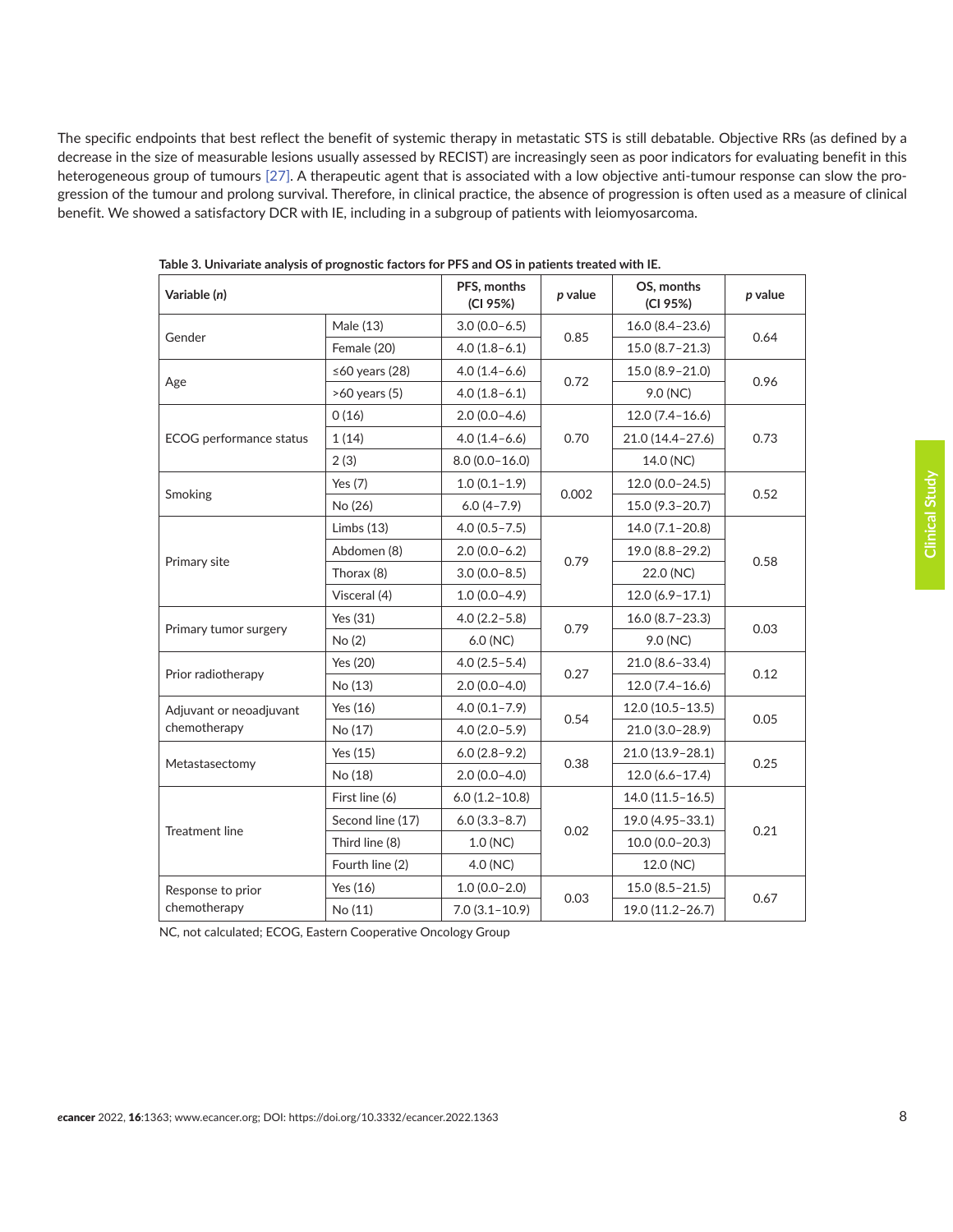The median PFS time of second-line agents for metastatic STS is limited. The experimental arm of three randomised, controlled trials with pazopanib [\[28\],](#page-10-0) eribulin [\[13\]](#page-9-0) and gemcitabine/dacarbazine [\[11\]](#page-9-0) resulted in median PFS of 4.6, 3.3 and 4.6 months, respectively. Moreover, the ORR of these trials was not superior to 12% [\[11,](#page-9-0) [29\]](#page-10-0). These data show the need of more effective agents to treat relapsed sarcoma and also the need to conduct trials based on the histology. In our study, patients who received IE in third or fourth lines of therapy presented worst median PFS, an expected result, in part due to a greater resistance to chemotherapy in later lines, as well as to a greater disease burden due to the time elapsed since the initial treatment.

In face of the modest activity of second-line agents, toxicity and quality of life are important to be considered when selecting the treatment regimen [\[29\]](#page-10-0). In our cohort, severe neurologic and renal toxicity was observed in one patient each, both reversed after treatment interruption. However, 23% of the patients experienced febrile neutropenia and in most of them G-CSF was administered. Myelosuppression was shown to be the major toxicity of this combination regimen in the previous studies. In the study by Blair *et al* [\[18\]](#page-10-0), grade 3 and 4 neutropenia occurred in 89% of the individuals. In accordance, myelosuppression was noted in 55.5% of the treatment courses in the study by Yalçin *et al* [\[30\]](#page-10-0), and one patient died from sepsis due to neutropenia. In addition, in our study, we show that a considerable number of patients (30%) needed to stop treatment due to toxicities. This number is much higher than that observed in other studies evaluating single agent chemotherapy for metastatic STS, in which it ranged between 5% and 14% [\[12–14\]](#page-9-0). As a result, considering that the main goal of palliative treatment is to improve quality of life, we cannot neglect that IE could jeopardise quality of life of patients with advanced sarcoma. Furthermore, cost-effectiveness analysis most probably would point that this regimen would be more costly than the other available agents to treat sarcoma in second and third line. Access to the drugs is a barrier that should be discussed individually with patients and the health care providers. Our data support the actions to push official agents to evaluate and approve less toxicity drugs for these patients. One important action is to debate the best options for the patients and make formal statement such as the guidelines for treatment of sarcoma. The recently published Sarcoma European-Latin American Network (SELNET) guideline [\[26\]](#page-10-0) was reviewed and validated by members from European and Latin American countries.

Our study has several limitations, including the various biases of a retrospective study. The number of individuals is small, and the biological behaviour of sarcomas is largely heterogeneous and singular for each patient. A major weakness of our study is the fact that we could not demonstrate the direct impact of IE in the quality of life of the patients receiving the treatment, which is an important secondary endpoint to be incorporated in the assessment of a therapy in the metastatic setting not just in sarcoma trials. Based solely on the toxicity profile of IE observed in our cohort, we could not recommend this regimen outside a clinical trial.

#### **Conclusion**

In this group of patients with metastatic STS previously treated with doxorubicin, the combination of IE showed PFS and DCR comparable to other studies evaluating second and beyond lines of therapy. Nevertheless, the toxicity profile of the regimen surpass that observed with single agent therapies, and the usage of this regimen in the treatment of most of STS should be discouraged. In regions with limited access to novel agents and/or clinical trials, the best option is to discuss with patient and health care providers alternatives to surpass the barriers to access less toxic agents.

#### **Conflicts of interest**

The authors (LFR, FABC, CAL) declare that there is no conflict of interest with this manuscript.

#### **Funding statement**

No funding received.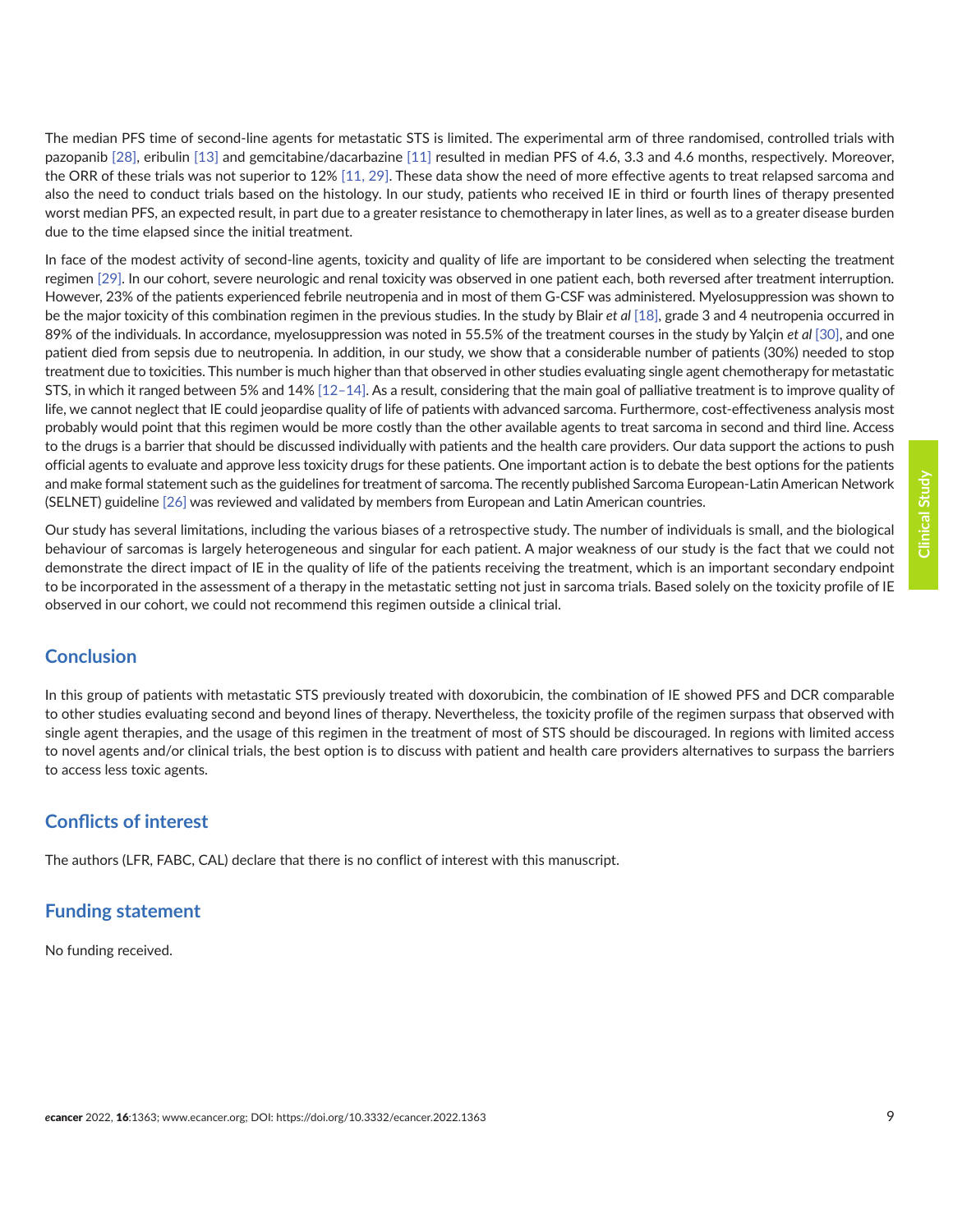#### <span id="page-9-0"></span>**References**

- 1. Siegel RL, Miller KD, and Jemal A (2020) **Cancer statistics, 2020** *CA: a cancer journal for clinicians* **70** 7–30
- 2. IARC (2020) **WHO Editorial Board WHO classification of tumors: soft tissue and Bone tumors** *WHO Classification of Tumours: Soft Tissue and Bone Tumors (2020) 5th Ed 978‐92-8324502‐5 (IARC)* 5th edn, (Lyon: IARC)
- 3. Casali PG, Abecassis N, and Aro HT, *et al* (2018) Soft tissue and visceral sarcomas: ESMO-EURACAN clinical practice guidelines for diagnosis, treatment and follow-up *Ann Oncol* **29** iv268–iv269
- 4. Gronchi A, Palmerini E, and Quagliuolo V, *et al* (2020) **Neoadjuvant chemotherapy in high-risk soft tissue sarcomas: final results of a randomized trial from Italian (ISG), Spanish (GEIS), French (FSG), and Polish (PSG) Sarcoma Groups** *J Clin Oncol* **38** 2178–2186 [https://](https://doi.org/10.1200/JCO.19.03289) [doi.org/10.1200/JCO.19.03289](https://doi.org/10.1200/JCO.19.03289) PMID: [32421444](http://www.ncbi.nlm.nih.gov/pubmed/32421444)
- 5. Lyu HG, Haider AH, and Landman AB, *et al* (2019) **The opportunities and shortcomings of using big data and national databases for sarcoma research** *Cancer* **125** 2926–2934 <https://doi.org/10.1002/cncr.32118> PMID: [31090929](http://www.ncbi.nlm.nih.gov/pubmed/31090929) PMCID: [6690764](http://www.ncbi.nlm.nih.gov/pmc/articles/PMC6690764)
- 6. Tap WD, Wagner AJ, and Schöffski P, *et al* (2020) **Effect of doxorubicin plus olaratumab vs doxorubicin plus placebo on survival in patients with advanced soft tissue sarcomas: the announce randomized clinical trial** *JAMA* **323** 1266–1276 [https://doi.org/10.1001/](https://doi.org/10.1001/jama.2020.1707) [jama.2020.1707](https://doi.org/10.1001/jama.2020.1707) PMID: [32259228](http://www.ncbi.nlm.nih.gov/pubmed/32259228) PMCID: [7139275](http://www.ncbi.nlm.nih.gov/pmc/articles/PMC7139275)
- 7. Spencer RMSSB, de Camargo VP, and Silva MLG, *et al* (2020) **Brazilian consensus on the diagnosis and treatment of extremities soft tissue sarcomas** *J Surg Oncol* **121** 743–758 PMID: [31970785](http://www.ncbi.nlm.nih.gov/pubmed/31970785)
- 8. Judson I, Verweij J, and Gelderblom H, *et al* (2014) **Doxorubicin alone versus intensified doxorubicin plus ifosfamide for first-line treatment of advanced or metastatic soft-tissue sarcoma: a randomised controlled phase 3 trial** *Lancet Oncol* **15** 415–423 [https://doi.](https://doi.org/10.1016/S1470-2045(14)70063-4) [org/10.1016/S1470-2045\(14\)70063-4](https://doi.org/10.1016/S1470-2045(14)70063-4) PMID: [24618336](http://www.ncbi.nlm.nih.gov/pubmed/24618336)
- 9. Santoro A, Tursz T, and Mouridsen H, *et al* (1995) D**oxorubicin versus CYVADIC versus doxorubicin plus ifosfamide in first-line treatment of advanced soft tissue sarcomas: a randomized study of the european organization for research and treatment of cancer soft tissue and bone sarcoma group** *J Clin Oncol* **13** 1537–1545 <https://doi.org/10.1200/JCO.1995.13.7.1537> PMID: [7602342](http://www.ncbi.nlm.nih.gov/pubmed/7602342)
- 10. Ducoulombier A, Cousin S, and Kotecki N, *et al* (2016) **Gemcitabine-based chemotherapy in sarcomas: a systematic review of published trials** *Crit Rev Oncol Hematol* **98** 73–80<https://doi.org/10.1016/j.critrevonc.2015.10.020>
- 11. García-Del-Muro X, López-Pousa A, and Maurel J, *et al* (2011) **Randomized phase II study comparing gemcitabine plus dacarbazine versus dacarbazine alone in patients with previously treated soft tissue sarcoma: a Spanish group for research on sarcomas study** *J Clin Oncol* **29** 2528–2533<https://doi.org/10.1200/JCO.2010.33.6107> PMID: [21606430](http://www.ncbi.nlm.nih.gov/pubmed/21606430)
- 12. Demetri GD, von Mehren M, and Jones RL, *et al* (2016) **Efficacy and safety of trabectedin or dacarbazine for metastatic liposarcoma or leiomyosarcoma after failure of conventional chemotherapy: results of a phase III randomized multicenter clinical trial** *J Clin Oncol* **34** 786–793 <https://doi.org/10.1200/JCO.2015.62.4734>PMCID: [5070559](http://www.ncbi.nlm.nih.gov/pmc/articles/PMC5070559)
- 13. Schöffski P, Chawla S, and Maki RG, *et al* (2016) **Eribulin versus dacarbazine in previously treated patients with advanced liposarcoma or leiomyosarcoma: a randomised, open-label, multicentre, phase 3 trial** *Lancet (London, England)* **387** 1629–1637 [https://doi.](https://doi.org/10.1016/S0140-6736(15)01283-0) [org/10.1016/S0140-6736\(15\)01283-0](https://doi.org/10.1016/S0140-6736(15)01283-0)
- 14. van der Graaf WT, Blay JY, and Chawla SP, *et al* (2012) **Pazopanib for metastatic soft-tissue sarcoma (PALETTE): a randomised, doubleblind, placebo-controlled phase 3 trial** *Lancet (London, England)* **379** 1879–1886 [https://doi.org/10.1016/S0140-6736\(12\)60651-5](https://doi.org/10.1016/S0140-6736(12)60651-5)
- 15. Womer RB, West DC, and Krailo MD, *et al* (2012) **Randomized controlled trial of interval-compressed chemotherapy for the treatment of localized ewing sarcoma: a report from the children's oncology group** *J Clin Oncol* **30** 4148–4154 [https://doi.org/10.1200/](https://doi.org/10.1200/JCO.2011.41.5703) [JCO.2011.41.5703](https://doi.org/10.1200/JCO.2011.41.5703) PMID: [23091096](http://www.ncbi.nlm.nih.gov/pubmed/23091096) PMCID: [3494838](http://www.ncbi.nlm.nih.gov/pmc/articles/PMC3494838)